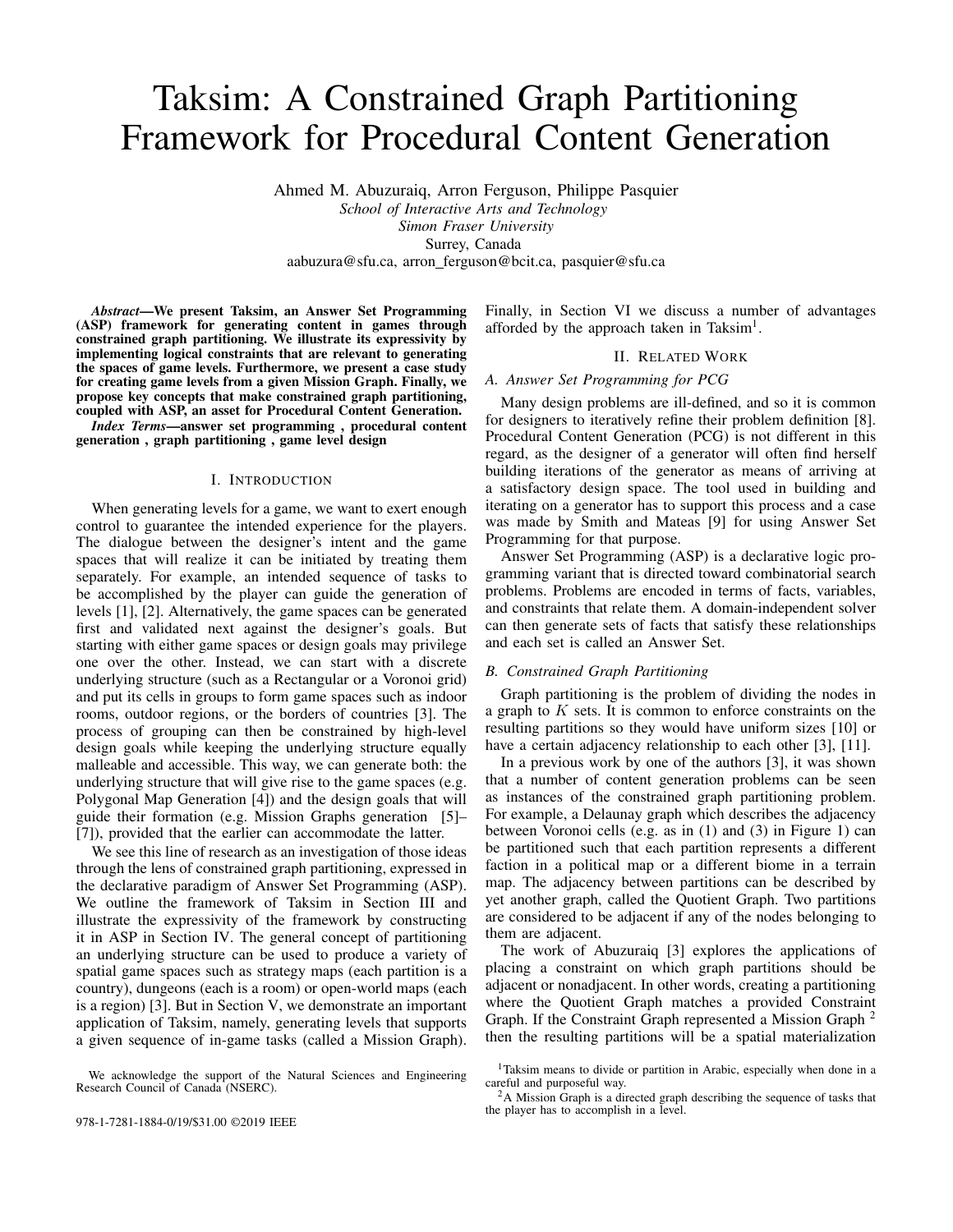of the Mission Graph where each partition can be interpreted as a different room in a dungeon or a different region in an open-world game space.

We carry on the proposal for using constrained graph partitioning for content generation in this work. But instead of using an A\* search formulation [3], [12] for addressing constrained graph partitioning, we present a constraint satisfaction approach that is based on Answer Set Programming (ASP) [9]. We found the bar to updating and expressing constraints to be lower in ASP than in the A\* formulation. In Section IV, we illustrate that by incrementally constructing a number of constraints that were previously left as future work. Finally, we make a conceptual argument for constrained graph partition in the Discussion.

# *C. Mapping Mission Graphs to Game Spaces*

By separating the generation of Mission Graphs from the generation of spatial game spaces, more control can be afforded to both. A number of approaches for generating Mission Graphs [6], [7] and subsequently converting them to levels are present in the literature. The papers by Dormans [1], [5] are an early work on generating both missions and spaces for action-adventure levels through a combination of graph and shape grammars respectively. Following in spirit is the work by Lavendar [13] for generating levels for the game Legend of Zelda. In a similar line, the work by van der Linden et al. [2] presents an approach for generating dungeons for the game Dwarf Fortress (Wild Card Games 2013) that uses grammars to generate Mission Graphs that are then embedded into a 2D grid through a layout solver. The approach taken in Taksim is to create a game space by partitioning an underlying structure (e.g. a 2D grid or a Voronoi diagram) in a way that is controlled by a set of constraints. The first of these constraints (Adjacency Constraint) is shared with the works mentioned earlier, which is to create regions/rooms that reflect the Mission Graph. For example, if a combat task in the Mission Graph is followed by a puzzle task then we need to have two rooms/regions that serve these purposes and are adjacent to each other.

## III. APPROACH

The core unit underlying Taksim is that of partitions. We obtain these by partitioning an underlying discrete structure through partitioning the graph (named the Basic Graph) that describes the adjacency between its cells (e.g. Voronoi diagram structure and Delaunay graph respectively as in Figure 1). This structure could be a Voronoi, hexagonal or a rectangular grid to name a few. In addition to the Basic Graph, Taksim expects a set of constraints to control the graph partitioning results. For example, we can control the adjacency between the partitions, the length of the borders along which they touch, their sizes and shapes. The underlying assumption is that a variety of game content types can be obtained by exerting the appropriate control over the partitions of a graph, and consequently, the underlying structure they represent. We introduce the overall framework of Taksim and some technical terms next.

## *A. Technical Terms*

- Basic Graph denoted by  $G$  is the graph to be partitioned.
- Quotient Graph denoted by  $Q$ , is the graph resulting from the partitioning of  $G$ , where each node is a partition



- Fig. 1. Reproduced from Abuzuraiq [3]:
- (1) A Voronoi grid with Lloyd relaxation.
- (2) After partitioning the cells into 7 groups (also an example of coarsening). (3) The Basic Graph, here it is the dual graph of the Voronoi diagram in (1).
- (4) The Quotient Graph of the partitions in (2)
- 

and an edge is created between two partitions if any of the nodes belonging to them are adjacent in  $G$  (e.g. in Figure 1 partitions 4 and 5 are adjacent, but not 4 and 6)

- Adjacency Constraint, determines which the partitions in Q should be adjacent or nonadjacent.
- Constraint Graph, denoted by  $C$ , is a graph that represents the desired Adjacency Constraint. If the Adjacency Constraint is satisfied, then  $Q$  and  $C$  will be connected in the same way. To be brief, we say that the Constraint Graph C is *imposed* on the Basic Graph G.
- Removed Nodes, are the nodes that are removed from the Basic Graph during partitioning in an attempt to satisfy the constraints. For example, if G was a  $3 \times 3$  grid as in Figure 2 and we wanted to partition it so that  $\overline{Q}$  matches a Constraint Graph which is a cycle of 4 nodes, then we can only satisfy this Adjacency Constraint if we removed the node in the center. Finally, all the Removed Nodes are placed in a special partition to remain consistent with the graph partitioning framework. Throughout this work, we visually represent removed nodes by coloring their respective cells in the underlying structure with a white color (e.g. as in Figure 5).
- Coarsening, which is to produce a smaller version of the Basic Graph  $G$  by partitioning it first and using the Quotient Graph of the resulting partitions as a substitute for G. This is exemplified in Figure 1 where the graph in (4) is a coarse version of (2). Coarsening can be used to save computational resources (by reducing the size of the Basic Graph) or introduce variations. We illustrate the latter in Section V.
- Control Constraints, any constraint placed on the partitioning aside from the Adjacency Constraint.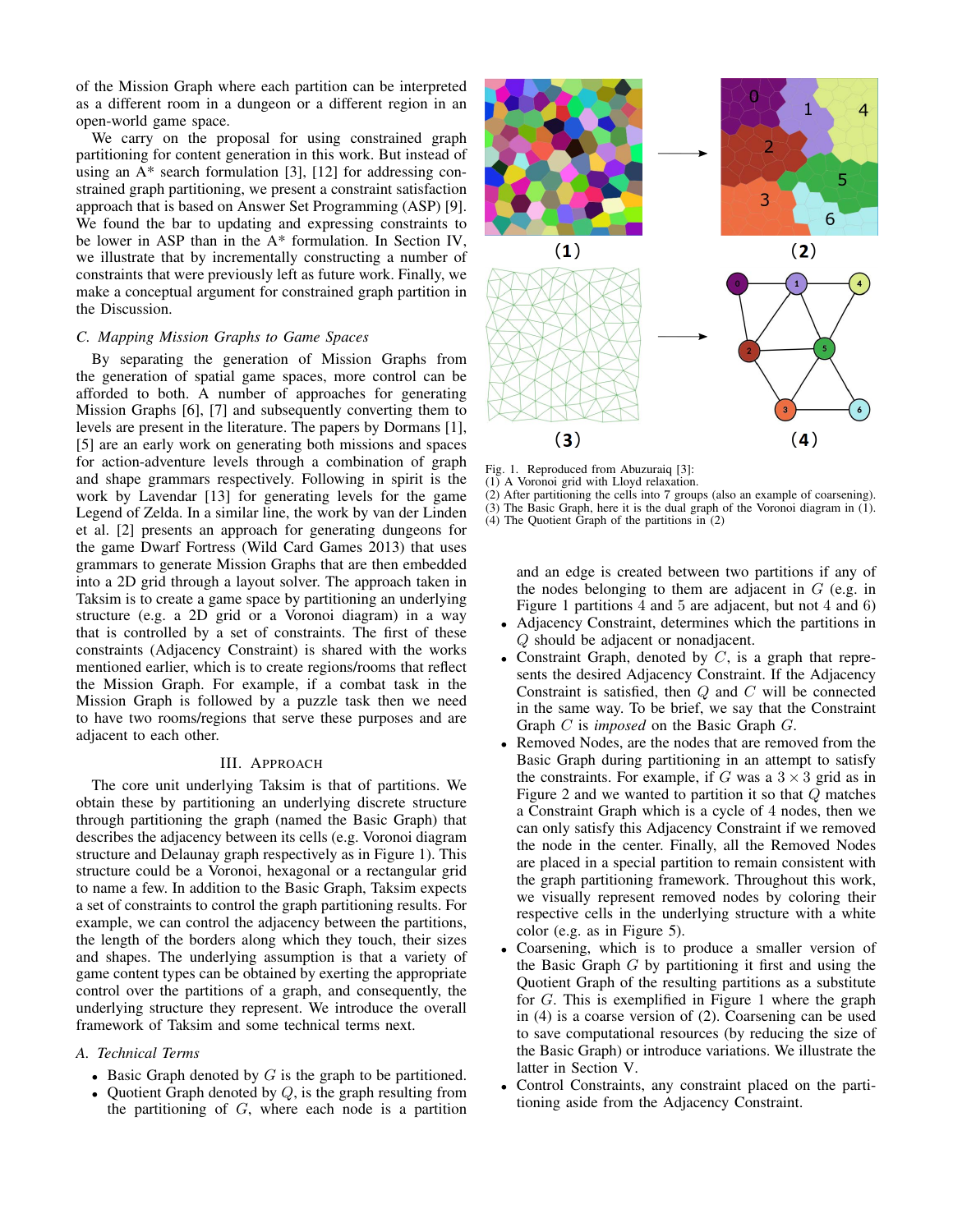

Fig. 2. Reproduced from [3]: We cannot assign the node in the center to any partition

## *B. Framework*

Answer Set Programming (ASP) is a declarative logic programming language. The programs in this language are written in the syntax rules of AnsProlog [14] and are then passed to a domain-independent ASP solver. In this work, we used the solver Clingo [15], version 4.5.4 and available at (https://potassco.org/). We will only briefly introduce the main concepts of ASP in the next section, so we refer the readers unfamiliar with ASP to other sources such as Smith's paper [9] or Chapter 8 of the PCG book [16].

Next, we present the overall framework of Taksim from a user's and the system's perspectives (see Figure 3).

*1) User:* A program or a user interface can be used to generate or hand-design the inputs to Taksim which are the Basic Graph, the Constraint Graph, and the Control Constraints. In order for the ASP solver to reason over these inputs, they must be expressed as AnsProlog statements (e.g. the statements in Section IV-A express the Basic Graph in Figure 4). Finally, the inputs are written to files in preparation to passing them to the ASP solver. Knowledge in ASP is not required when providing these inputs as the system can handle the task of expressing them in AnsProlog, but it is possible that no solution is feasible for a given combination of Basic Graphs and constraints. For example, we cannot *impose* a Constraint Graph that is a cycle of 9 nodes or a chain of 8 on the Basic Graph in Figure 2. This, however, requires an understanding of the used constraints and their relation to the Basic Graph but not necessarily knowledge in the syntax of AnsProlog. The significance of this requirement depends on whether Taksim is used online or offline. In an offline setting, we could mitigate the risk of in-feasibility by using "rich enough" Basic Graphs (In the example above, we can replace the Basic Graph in Figure 2 with that in Figure 1 or Figure 7). In an online setting, a degree of visual feedback and user interaction can provide insights about the feasibility of the constraints and support an interactive redefinition of the inputs and constraints so that they are feasible together.

*2) System:* The Clingo solver is called through the command line and expects the paths to one or more files containing AnsProlog statements in addition to some solver-specific parameters. Files are divided so that each contains a cohesive



Fig. 3. A system view of Taksim.

unit of AnsProlog statements. The files containing statements for the Basic Graph (Section IV-A) and the main graph partitioning logic (Section IV-B) are always passed to the solver. On the other hand, the files representing the Adjacency or the Control constraints (the rest of Section IV) are only passed if the user provided them from the application level. Finally, the system can be extended by writing ASP statements and passing them to the solver. The explanation we give in Section IV can aid in that.

The result, which will be in a text file, states the partition that each of the nodes will belong to. This is parsed to give it an interpretation. For the purposes of presenting in this paper, we simply color the cells of a Voronoi or a rectangular grid based on which partition they belong to. While Taksim operates on the Basic Graph, it is the structures which the graph represents (e.g. the Voronoi cells) that finally form the geometric layout of a game level or map.

Throughout this system, we uniquely identify nodes in the Basic Graph with integer numbers. A partition can then be defined as a set of numbers that belongs only to that partition. The current implementation assumes that partitions (including the Removed Nodes partition) are mutually exclusive and that they collectively exhaust the nodes of the Basic Graph. Finally, each partition is also assigned a unique integer number.

A dictionary is used to maintain the mapping between the unique number that represents a node and the node object on the application level. For example, a Voronoi cell in Figure 1 is an object containing data about the edges of the cell, its color, and position. The domain-independent ASP solver treats each node as a number only, and the dictionary is then used to map these numbers back to the objects (e.g. Voronoi cells).

Unlike in the previous approach by Abuzuraiq [3], in this formulation, we are not using graph isomorphism as a test for whether the partitions' Adjacency Constraint is satisfied. Instead, we require the edges in the Constraint Graph C and the Quotient Graph  $Q$  to match exactly, i.e. if an edge between partitions 1 and 2 exists in C, the same edge with the same nodes numbering should be seen in  $Q$  (1-2 and 2-1) are equivalent). In contrast, an isomorphism test will consider two graphs equivalent if they are topologically the same.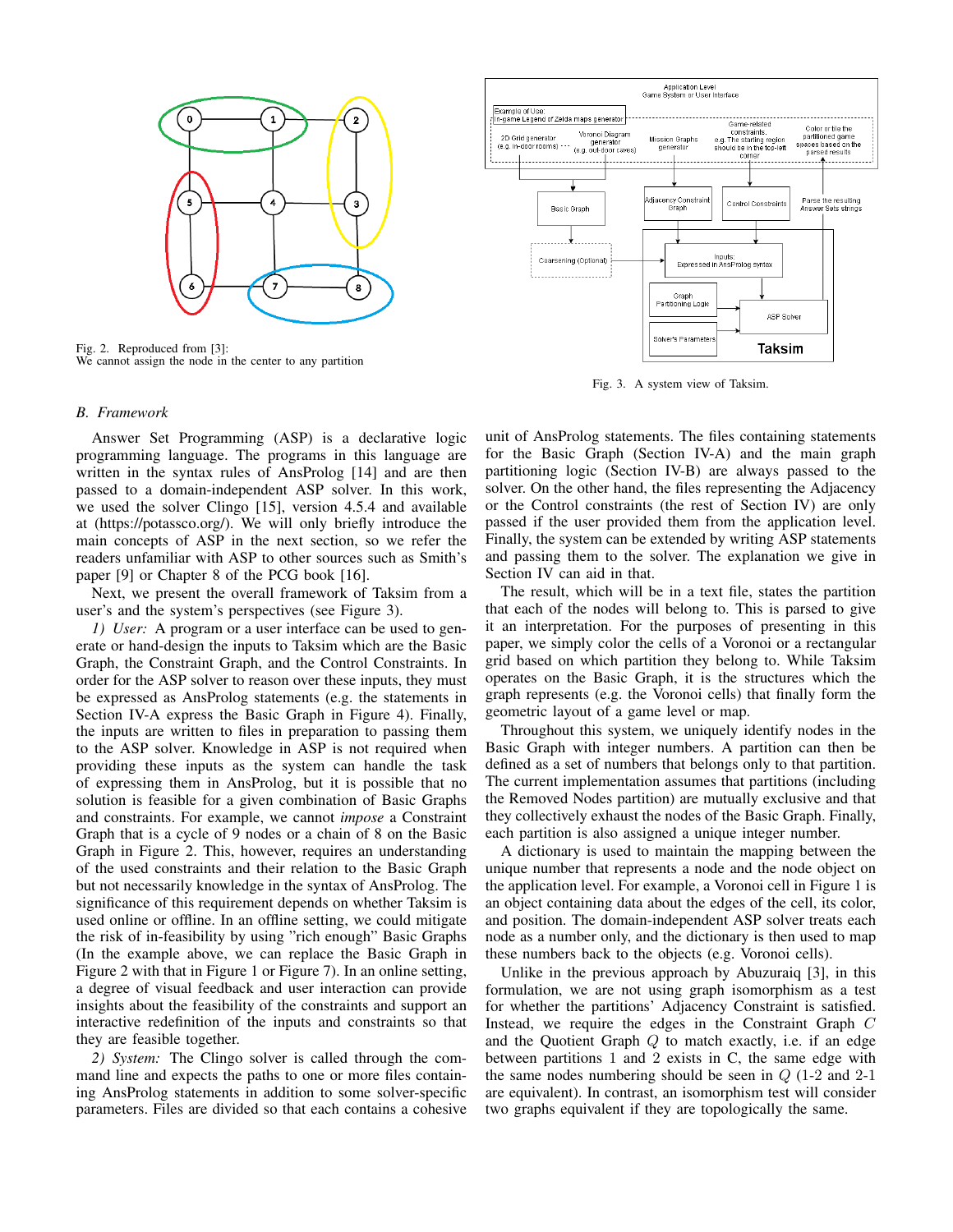TABLE I A TABLE OF THE TYPE OF CONSTRAINTS. THE SECTION WHERE WE DISCUSS EACH IS SHOWN IN PARENTHESIS.

| <b>Relation</b> | Partition-Partition                          | Partition-Nodes                                                                                                                                                        |
|-----------------|----------------------------------------------|------------------------------------------------------------------------------------------------------------------------------------------------------------------------|
| Constraints     | Adjacency (IV-C)<br>Length of Borders (IV-H) | Contiguous Partitions (IV-B)<br>Node Membership (IV-D)<br>Mapping Constraint (IV-E)<br>Nodes Co-Membership (IV-F)<br>Partition's Sizes (IV-G)<br>Internal Graph (IV-I) |

## IV. CONSTRAINTS IMPLEMENTATION

In this section, we present constraints that can be placed on a graph partitioning and their translation to AnsProlog statements. A complete list of the constraints is shown in Table I where they are categorized into constraints that address the relation between the partitions or their relationship to the nodes in the Basic Graph. The following subsections are to be read sequentially as they build on each other.

#### *A. The Basics*

Let's first represent the nodes and edges of the Basic Graph:

```
node(1).
node(2).
node(3).
edge(1,2).
edge(2,3).
```
The above is how the graph in Figure 4 would be represented as facts in AnsProlog. Note how all the statements terminate with dots and that each node is given a unique number that is referenced when edges are defined.

#### *B. Contiguous Partitions*

We first show how nodes and partitions are represented and generated, then build few predicates that would aid in defining what constitutes a contiguous partition. So, here are the first few lines:

```
#const n=0.
#const p=0.
#const r=0.
partition(r..p).
1{\text{(belongs (N, P):} partition(P) }1 : - node(N).
```
The first three lines are constants and their values are passed to the solver using the –const argument. The constant  $n$  is the number of nodes in the Basic Graph. The constant  $p$  is the number of partitions and it is equal to the number of nodes in the Constraint Graph (if provided). The fourth line represents partitions. The partitions are each assigned a number starting from  $r$  and increasing up to  $p$ . If node removal is allowed then  $r$  is set to 0 and the partition with number 0 will contain all the removed nodes.

The last line contains a choice rule which has the syntax of  $n\{X:Y\}$ *m* :- Z. A choice rule generates a number of facts that are no less than  $n$  and no more than  $m$  and is the main driver for non-determinism in ASP, in addition to the parameters rand-freq and *seed* in Clingo<sup>3</sup>. The last line then translates to: assign each node to exactly one partition, a node is said to belong to a partition using the fact *belongs(N,P)*. Coupled with *rand-freq* argument, this will assign nodes to random partitions but will not guarantee the partition's nodes to be contiguous.

```
family(N1,N2,P) :- belongs(N1,P), belongs(N2,P),
     partition(P), node(N1), node(N2), N1 < N2.
```
Here we define a predicate for whether two nodes belong to the same partition, the last term is to ensure that we always have a single version of the *family* fact in which the node with the lower number comes first. We found that we gain performance improvement by doing so.

```
reach(X,Y) :-
      edge(X,Y),
      family(X,Y,P),
      partition(P).
reach(X, Z) :- reach(X, Y), reach(Y, Z).
```
In the above, we say there is a reach between two nodes if they share an edge and belong to the same partition. We then state that the reach property is transitive. This allows us to decide if two nodes that belong to the same partition have a reach/path between them. We need this test in order to ensure that the partitions will be contiguous. Otherwise, the nodes of the resulting partitions will be scattered.

```
contiguous(P) :- partition(P),
   reach(N1,N2):
   family(N1,N2,P),
  node(N1), node(N2).
:- not contiguous(1..p).
```
In the last line, we use an integrity constraint (has no lefthand-side and reads: if true, then reject) which rejects all the partitions that are not contiguous. We start with the partition with number 1 to exclude the removed nodes partition from this constraint. This integrity constraint narrows down the design space of potential graph partitions. Note how this resembles the generate-and-test pattern.

## *C. Partitions' Adjacency Constraints*

Next, we present how the Adjacency Constraint is implemented. To do that we need to represent the Quotient Graph of the partitioning and then place constraints on it so that it matches the Constraint Graph.

```
edge_q(P1, P2) :-
     partition(P1), partition(P2),
      edge(N1,N2), P1 != P2,
      node(N1), node(N2),
     belongs(N1,P1), belongs(N2,P2).
```
If two nodes in the Basic Graph are connected with an edge and if these two nodes belong to different partitions, then an edge in the Quotient Graph  $(edge_q)$  is created between these partitions. The Adjacency Constraints for a graph like in Figure 4 look like this:

```
:- not edge_q(1,2) ; not edge_q(2,1).
:- not edge_q(2,3) ; not edge_q(3,2).
: - edge_q(1,3).
: = edge_q(3,1).
```
The integrity constraints above are a direct representation of the edges in the Constraint Graph. We reject any Quotient Graph that does not have an edge that exists in the Constraint Graph (e.g. :- not edge\_q(1,2)). We indicate that either direction of the edge is accepted.

<sup>&</sup>lt;sup>3</sup>Quoted from the description of Clingo's command line parameters: –rand-freq =  $\langle p \rangle$ : Make random decisions with probability  $\langle p \rangle$  $-{\rm seed} = \langle n \rangle$ : Set random number generator's seed to  $\langle n \rangle$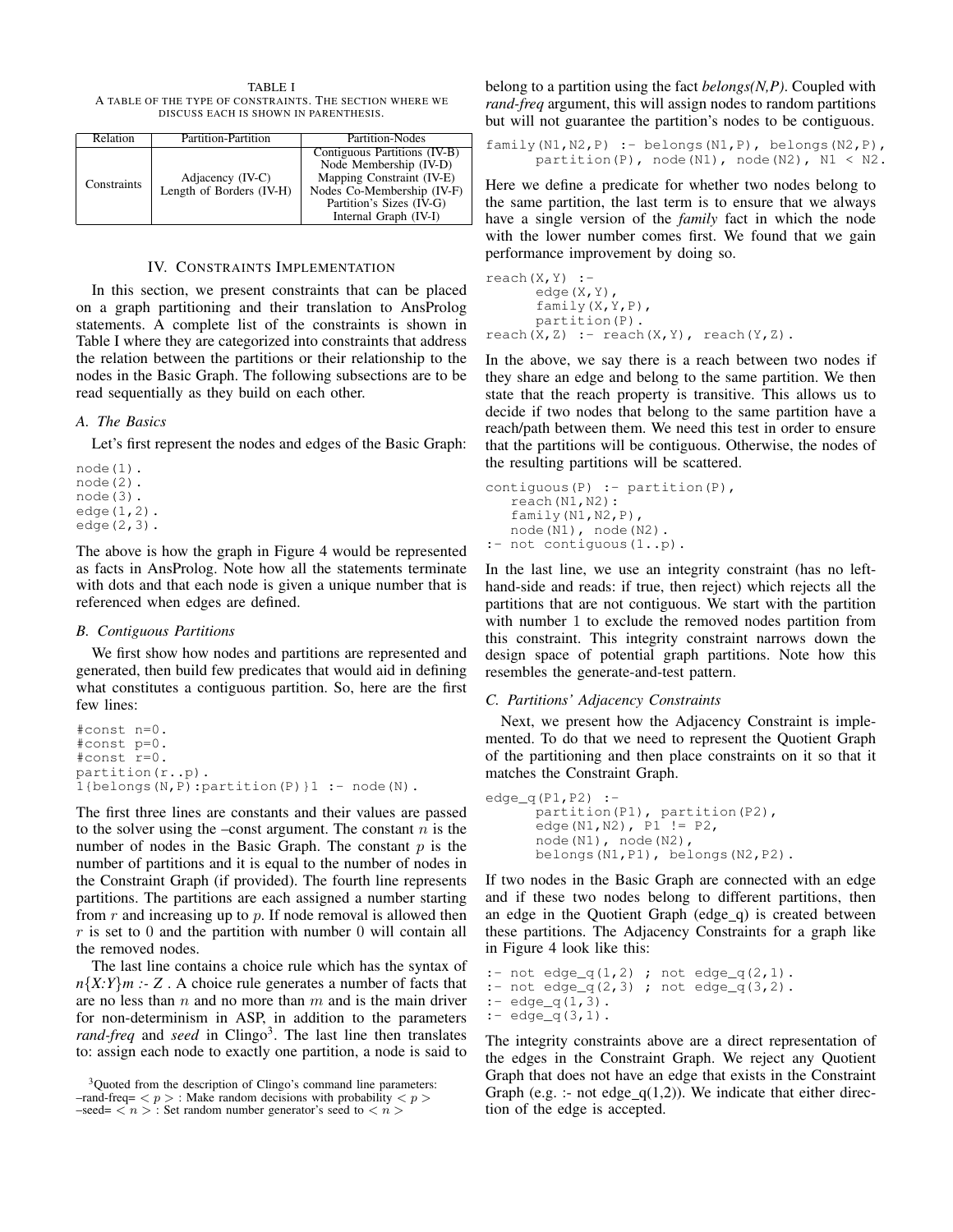Unless we are fine with edges in the Quotient Graph other than the ones we want, we also need to explicitly list the Quotient Graph edges we do not want (e.g. edge\_q $(1,3)$ ).



Fig. 4. A chain graph of 3 nodes.

## *D. Node Membership*

We can reuse the *belongs(N,P)* fact and an integrity constraint to reject any solution in which a node does not belong to a chosen partition. The example below ensures that the node with the number 1 will belong to the partition with number 2.

:- not belongs(1, 2).

# *E. Mapping Constraint*

Given a collection of nodes in the Basic Graph, we can require this collection to be mapped to a certain partition in the result. For example, it could be the case that in a partially hand-designed level, there is a designated region (represented by a collection of nodes) where the player should start or end. In other words, we allow all the partitions to vary (in their shapes and contents) but we expect some of them to be predetermined.

We implement this constraint by replacing the predetermined group of nodes by a single node that represents them. Next, we create edges between this representative node and any node outside the group if there is at least one node inside the group that was linked to it. Next, we assign a unique number to the representative node. This can be the number of any node in the group (since nodes have unique numbers) or any combination of them that is guaranteed to be unique. Finally, we use the Node Membership constraint on the representative node to ensure that it will belong to the desired partition. This process of creating a representative node is done at the application level before running the ASP solver.

Note that this guarantees that the representative node will belong to the sought partition but it will not prevent other nodes to be included in that same partition (i.e. the partition might become larger than intended). To stop the partition from growing, we can restrict its size to be equal to the number of representative nodes in it (1 if only one region was mapped to this partition). We start by defining a predicate for the number of nodes in a partition:

```
count(P,T) :-
      T = #count(N:belongs(N, P), node(N));partition(P).
```
Next, we can constrain the number of nodes like this:

 $:$  - not count  $(1,1)$ .

Here we want the partition with number 1 to include one node only then due to the Node Membership constraint, it will be the node we formed to represent the region.

# *F. Nodes Co-Membership*

Where we require that two nodes should belong to the same partition (possibly without choosing a one).

:- not family(1,4,P): partition(P),  $P$  != 0.

Here we require nodes numbered 1 and 4 to belong to the same partition. By requiring that  $P = 0$  we are rejecting cases were they are both added to the removed nodes partition. Combining this constraint with the idea of forming groups of nodes mentioned in the previous Subsection IV-E, we can require that two regions belong to the same partition.

#### *G. Size Optimization*

Where we want to maximize or minimize the size of some partitions. This could be motivated by game-specific reasons like maximizing partitions which would represent an ocean or a desert in terrain map or minimizing treasure rooms' sizes, etc. For example, we can use size maximization here. To implement this constraint, we can use the  $count()$  predicate we defined earlier along with an optimization statement like this (replace with #minimize for minimization)

#maximize {T@1:count(P,T), partition(P), P==1}.

This maximizes the size of the partition with number 1, the @1 indicates the priority of this maximization statement over others. The highest the value, the more priority it is given. We could also maximize all partitions' sizes except the removed nodes partition in a single statement.

```
#maximize {T@1:count(P,T), partition(P), P!=0}.
```
It is important to mention that Clingo accepts a parameter for the number of models to be evaluated, with more models evaluated, the solutions get closer to the optimum in terms of the optimization statements. Passing a value of 0 would request the solver to find the optimal solution by enumerating all models. Since an optimal solution might not be required or desirable, we can terminate the solver after some time or evaluate a limited number of models.

Another way to get partitions with larger sizes is to apply coarsening first on the Basic Graph. This will create partitions with appropriate sizes and more regular shapes (See figs. 5–7, where the same Constraint and Basic graphs were used).

# *H. Minimizing the Number of Nodes on the Borders between Partitions*

One property that we could desire is to limit the number of nodes that are on the borders of partitions. This is important if the partitions are seen as rooms that should connect through gates only (not sharing walls as is often seen in room-based dungeon generators).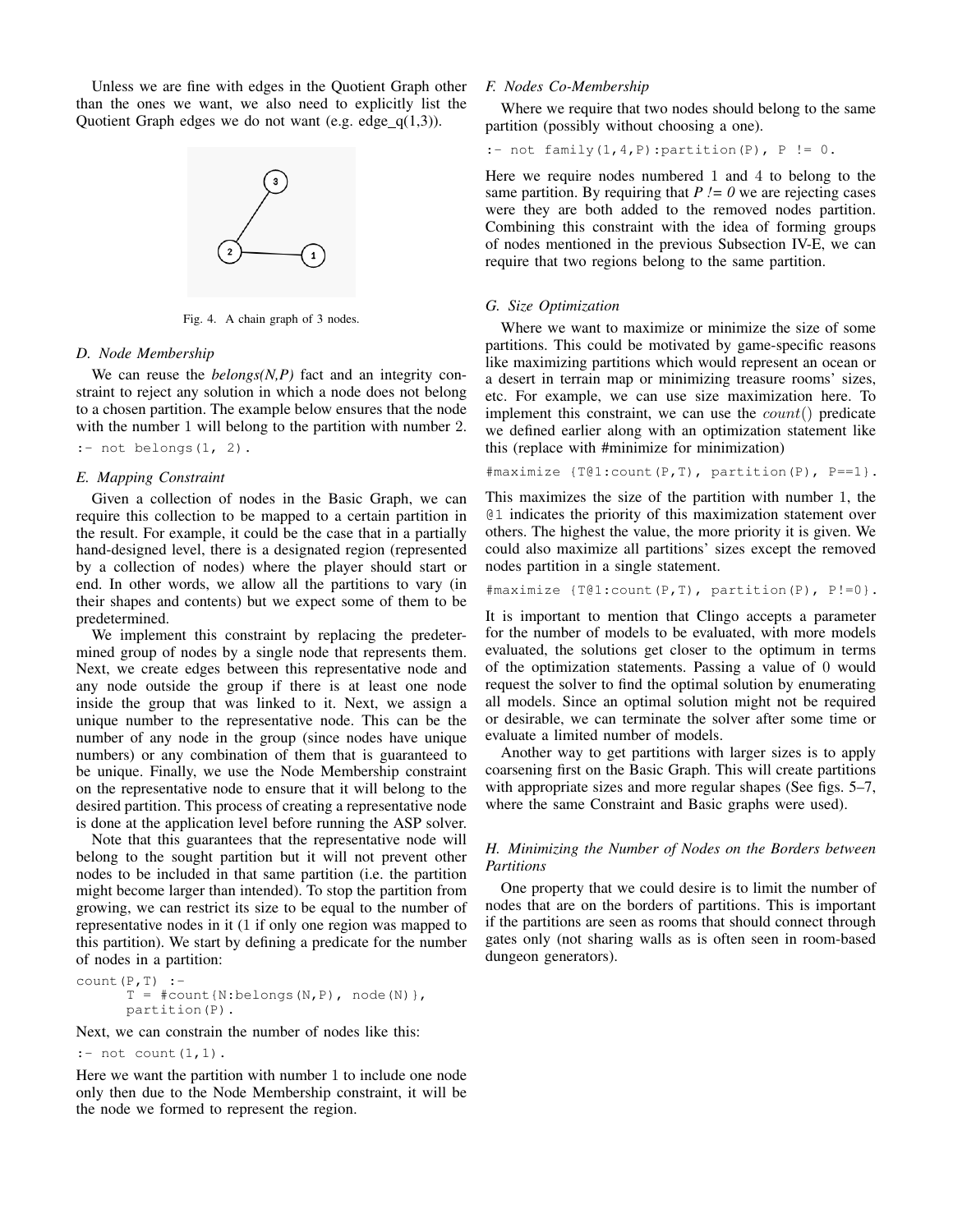

Fig. 5. ASP solver default sample solution. The Constraint Graph is a chain of 5 nodes. White cells are removed nodes.

This can be achieved through a statement like this:

```
count_borders_supp(P1, P2, T) :- T = #count[M1:belongs(N1,P1), belongs(N2,P2),
      edge(N1,N2), node(N1), node(N2)},
      partition(P1), partition(P2), P1 != P2,
      P1 := 0, P2 := 0.count_borders(P1,P2,T) :-
      T = T1+T2,count_borders_supp(P1,P2,T1),
      count_borders_supp(P2,P1,T2),
     partition(P1), partition(P2), P1<P2.
#minimize {T@1:
      count borders(P1,P2,T),
      partition(P1), partition(P2) }.
```
The first line counts the number of nodes on the borders but will give results like *count borders supp(1,2,1)* and *count borders supp(2,1,3)* for a partitioning like that in Figure 6 (the partition at bottom left has the number 1, one above it has the number 2) that together add up to the right number of nodes at the border so in the second statement we add those together. Note that we don't count nodes on the borders with the removed nodes, but that is only to gain a speed-up and can be omitted. Lastly, we use a minimization statement to reduce the number of nodes at the borders as we discussed in Section IV-G about size optimization.

# *I. Internal Graph Constraint*

For any partition, its internal graph is a sub-graph of the Basic Graph that describes the adjacency between the nodes belonging to that partition. We can control the shape of the internal graph of a partition in a way that is similar to the Adjacency Constraint at Subsection IV-C.

```
is chain3(P) :-
   node(X1), node(X2), node(X3),
   X1!=X2, X1!=X3, X2!=X3,
   partition(P), belongs(X1,P)
   belongs(X2,P), belongs(X3,P),
   edge(X1,X2), edge(X2,X3),
   count(P,3).
:- not is_chain3(2).
```
Above, we require the partition with number 2 to have the shape of a chain of three nodes (as in Figure 4). We start by stating that we have three nodes,  $X1$ ,  $X2$  and  $X3$ . Next, we



Fig. 6. Here #maximize statements were used with equal priority for all the partitions and 30 models were evaluated, while the sizes are better than in Figure 5, the shapes of the partitions might seem artificial.



Fig. 7. Here a coarse version of the Basic Graph is created first. The blocks created through coarsening sets a limit on the minimal partition size, also the partitions' shapes are influenced by the blocks' shapes which are in turn controllable by changing the algorithm used for coarsening.

make sure that they will be distinct and that they belong to the same partition P. Next, we demand the nodes to be connected in a specific way (1-2 and 2-3). Up to this point, we ensured that at least three nodes in partition 2 will be connected in a chain of three but this does not restrict its internal graph to be only that. This is why we also restrict the size of the partition through the *count(P,3)* term. Remaining is to note that the above constraint can be automatically constructed on the application level in a way that adapts to any internal graph provided by the user. Below, is an additional example for an internal graph that is a cycle of four nodes:

```
is_cycle4(P) :- partition(P),
   node(X1), node(X2), node(X3), node(X4),
   X1!=X2, X1!=X3, X1!=X4,
   X2!=X3, X2!=X4, X3!=X4,
   belongs(X1,P), belongs(X2,P),
   belongs(X3,P), belongs(X4,P),
   edge(X1, X2), edge(X2, X3),
   edge(X3,X4), edge(X1,X4),
   count(P,4).
```
Figure 8 shows the above constraint in use.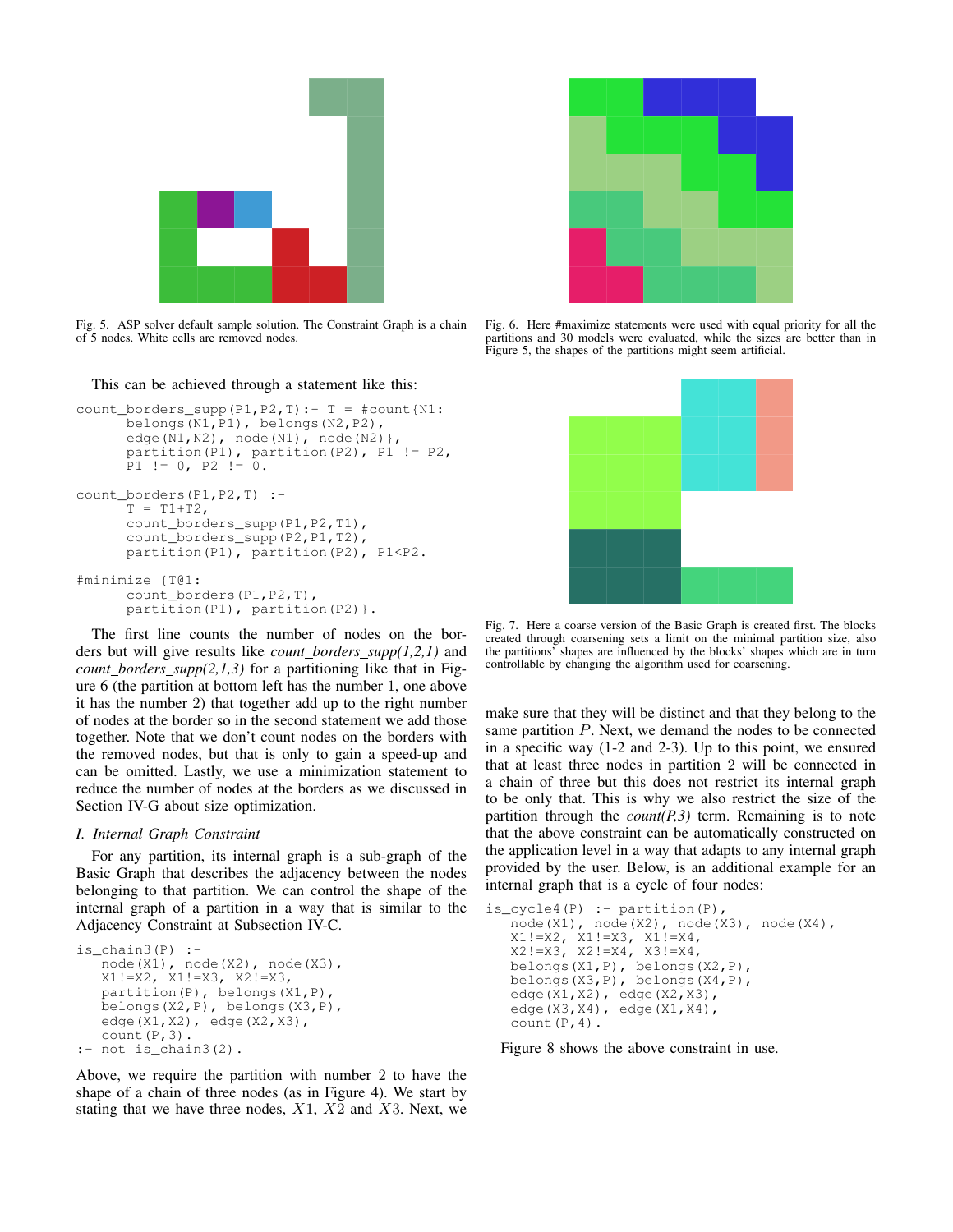## V. SHOWCASE: LEGEND OF ZELDA

In this section we convert the Mission Graph in Figure 9 to an open-world level. Figure 8 shows a partitioning of a  $6 \times 6$ grid. An internal graph constraint (is cycle4) is applied to the boss and start regions while a size constraint that restricts the size to a single node is applied to the boss key, small key, and dungeon item partitions. Moreover, the remaining partitions (combat and puzzle) had their sizes restricted between 3 and 6 nodes and the number of nodes on the borders between all partitions is minimized with 10 models evaluated for that purpose. Finally, We placed the icons for the locks and keys from the online series by Brown [17] to illustrate how they relate to the Mission Graph in Figure 9.

While starting with a small grid is a good strategy for iterating quickly on the constraints and getting fast feedback, it is often more interesting to generate levels at a larger scale. In Figure 10 the Basic Graph is grid of size  $14 \times 14$ . A coarse version of the Basic Graph is created that has 36 nodes only (instead of 196). The same constraints are used here but the appearance of the partitions here is affected by the shape and size of the blocks created by the coarsening process (showing coarsening as a source of variation). We note here that the Mission Graph can contain cycles and consequently, the generated levels that satisfies them. An advantage of that is that it reduces dead-ends and player's backtracking [18]. For an example, see Figure 10.

## VI. DISCUSSION

Starting with an underlying structure as a substrate, and constructing content by partitioning it, we gain these advantages:

## *A. Separation of Concerns*

First, we largely separate the concern of content generation which is performed in an abstract constraint satisfaction manner (e.g. on the Delaunay graph), from the aesthetics and geometry of the content which stem from that which the Basic Graph represents. For example, cells in a Voronoi diagram can be rendered after applying noise to their edges and coloring them. Amit Patel's article on Polygonal map Generation shows a good example of that [4].

## *B. Diverse Sources of Variation*

The variation in the content can be introduced by randomizing the Basic Graph, the Constraint Graph or the Control Constraints. Another strategy is to start with a large Basic Graph and coarsen it first (e.g. as in Figure 1) to produce nodes with more random shapes as we did in the last section to generate the level in Figure 10. Even if the above could not be varied, then there are many ways to partition a Basic Graph given a fixed set of constraints. This is made true through choice rules in ASP and parameters such as *rand-freq* and *seed* in Clingo.

## *C. It is Graphs All the Way Down*

When nodes are partitioned into groups, a new Quotient graph is created. This resulting graph can then be treated as a Basic Graph and be partitioned subject to a different set of constraints. This allows us to partition a graph then group the partitions into larger ones and so on. This could be used to create a political map recursively, where we start with forming small states then further group them into provinces and finally



Fig. 8. The Constraint Graph is shown in Figure 9. The internal constraint is\_cycle4() is applied to the boss and start nodes.



Fig. 9. We follow the naming convention of Smith et al. [7] in this Mission Graph.

*sk*: Small Key, *di*: Dungeon Item,*bk*: Boss Key, *c(1)* and *c(2)*: Combat, *p(1)* and *p(2)*: Puzzle. Remaining are *sl*: Small Lock, *dl*: Dungeon Lock and *bl*: Boss Lock. For these we decided to annotate them on the Constraint Graph's edges instead of giving them a separate node.



Fig. 10. An open-world level. Since the Mission Graph contains a cycle, the player does not need to backtrack through *c(2)* once arriving to *di*. Instead, they can complete a full cycle by proceeding to  $p(1)$ .